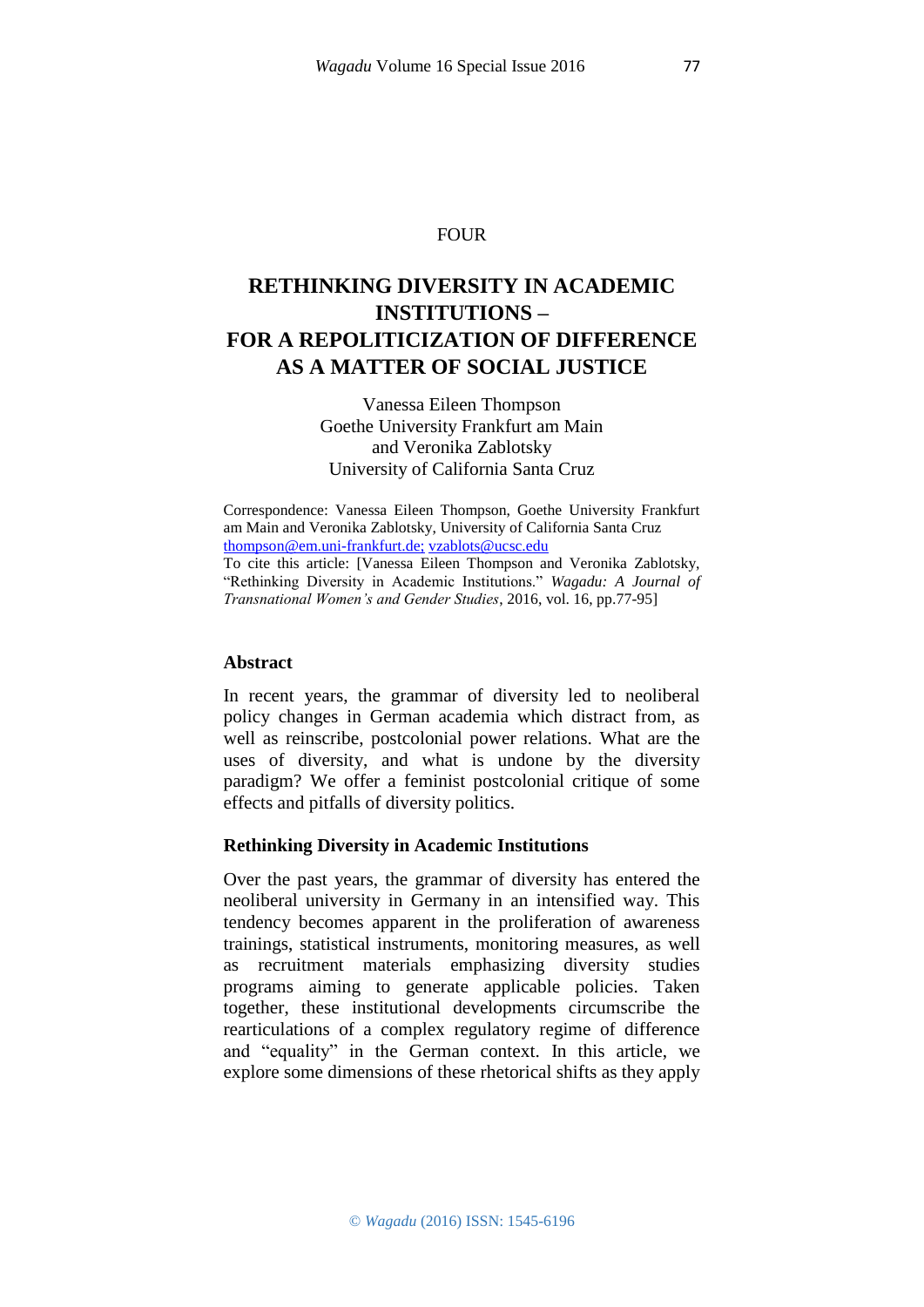to higher education, and argue that they indicate a broader turn from assimilatory policies of erasure and exclusion to the selective incorporation of what we call "differential human capital,"<sup>1</sup> namely differences constructed as commodifiable assets for the individual, the institution, and aims and

rationalities of the German state to carve out a niche for itself in

the age of neoliberal diversity.

1

The diversity discourse promotes a staging of difference for the benefit of institutional public relations. At best, the university is given a new face. At the same time, we are witnessing a turn to diversity as a scholarly concern, so that Diversity Studies as a field could established itself as an "integrative approach in research" (Krell et al., 2007). It seems, however, that most publications coming out of this relatively new field in the German context are mainly oriented towards policy recommendations, and to the application and management of diversity (see e.g. Weißbach et al., 2009). But what about the actual practices of knowledge production and educational curricula? What about institutional discriminatory effects and hegemonic power relations within the university?

Given that the debate over diversity in the German context is a fairly new phenomenon and has replaced the rather short-lived focus on multiculturalism, we want to trace how the concept as such entered German-speaking academic settings, proceed to critique its dominant forms of reception, and discuss some of its pitfalls from a postcolonial-feminist perspective. Above all, we argue in favor of a repoliticization of difference as a matter of social justice and political action. In this way, we want to offer a contribution towards the long-term project of the abolition of colonial-racializing, gendering, and sexualizing

<sup>&</sup>lt;sup>1</sup> We mobilize the theory of human capital in explicit reference to Michel Foucault's critique of neo-liberalism as the recoding of all spheres of human life and behavior as susceptible to economic analysis so that human activity becomes always already economic activity, hence individual and collective humanity, human capital (see Foucault 2008). We conceive of the notion of "differential human capital" as a way to flag both, the differential valorization of skills, traits, and characteristics, as well as the valorization of difference itself as inherent in neoliberal diversification strategies for more efficient value extraction.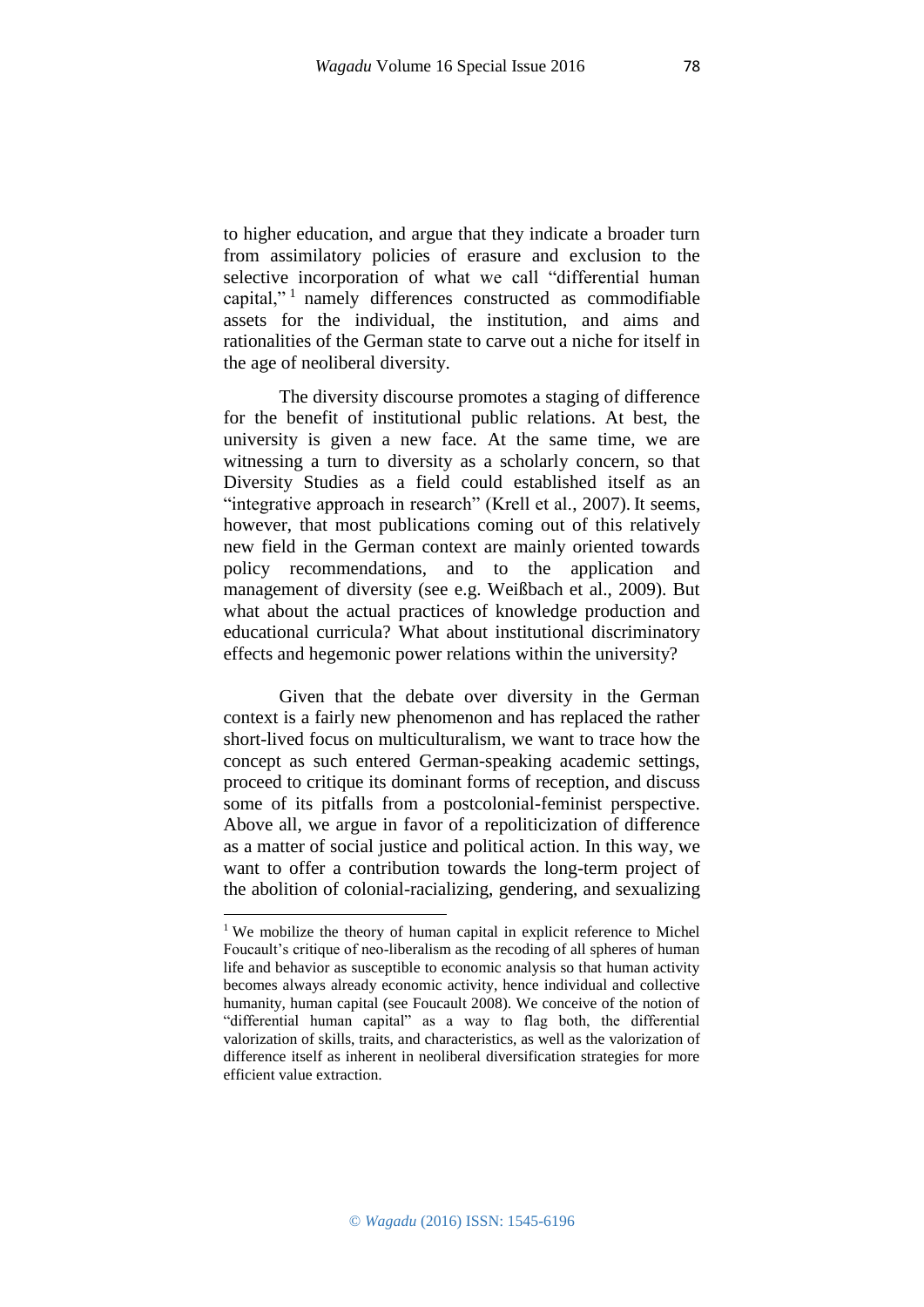processes that reproduce forms of difference which we see as inextricably linked and interlocking. A relational matrix of power produces differently constituted, relational subject positions and subjectivities, engendering differentiated capabilities and attachments. We argue that the discourse of "diversity" objectifies relations of power and stabilizes them through neoliberal inclusion of figures of difference in ways that, as Angela Davis has argued, make no difference (Davis, 2008), while simultaneously perpetuating and stabilizing social injustices within the realms of higher education.

# **Between Neoliberal Educational Profitability and Equal Treatment Politics**

With the move to internationalize production and services since (at least) the 1990s, the category "diversity" has circulated mainly as a managerial paradigm in the hope of remaining competitive in the international market place of higher education. This marketization of higher education in particular (Gutiérrez-Rodríguez, 2015; Kauppinen, 2012; Massey, 2004) has fostered the incorporation of diversity policies that are at the center of the restructuring processes of the neoliberal university (Ahmed, 2012; Gutiérrez-Rodríguez, 2015).

The commodification and regulation of "human resources" within education takes place against the backdrop of postcolonial migration, apprehended through discourses of diversity, increased mobility for some recognized as assets, while not for others, and neoliberal globalization.<sup>2</sup> Those others of diversity are tolerated as "guests," and "welcomed" into the university, at best, as auditors in gestures of postcolonial benevolence. The marketization of education and the workings of academic capitalism (Rhoades & Slaughter, 2004) both draw on the grammar and logic of diversity policies as part of a management agenda for profitability. At the same time, the rhetoric of diversity with its inclusive aspirations emphasizes

**.** 

<sup>2</sup> Neoliberal globalization, for the purpose of this article, is defined as a contextual articulation of free market governmental practices in times of globalization with varied and often contradictory social and political rule (Sparke, 2006, Mountz et al., 2015).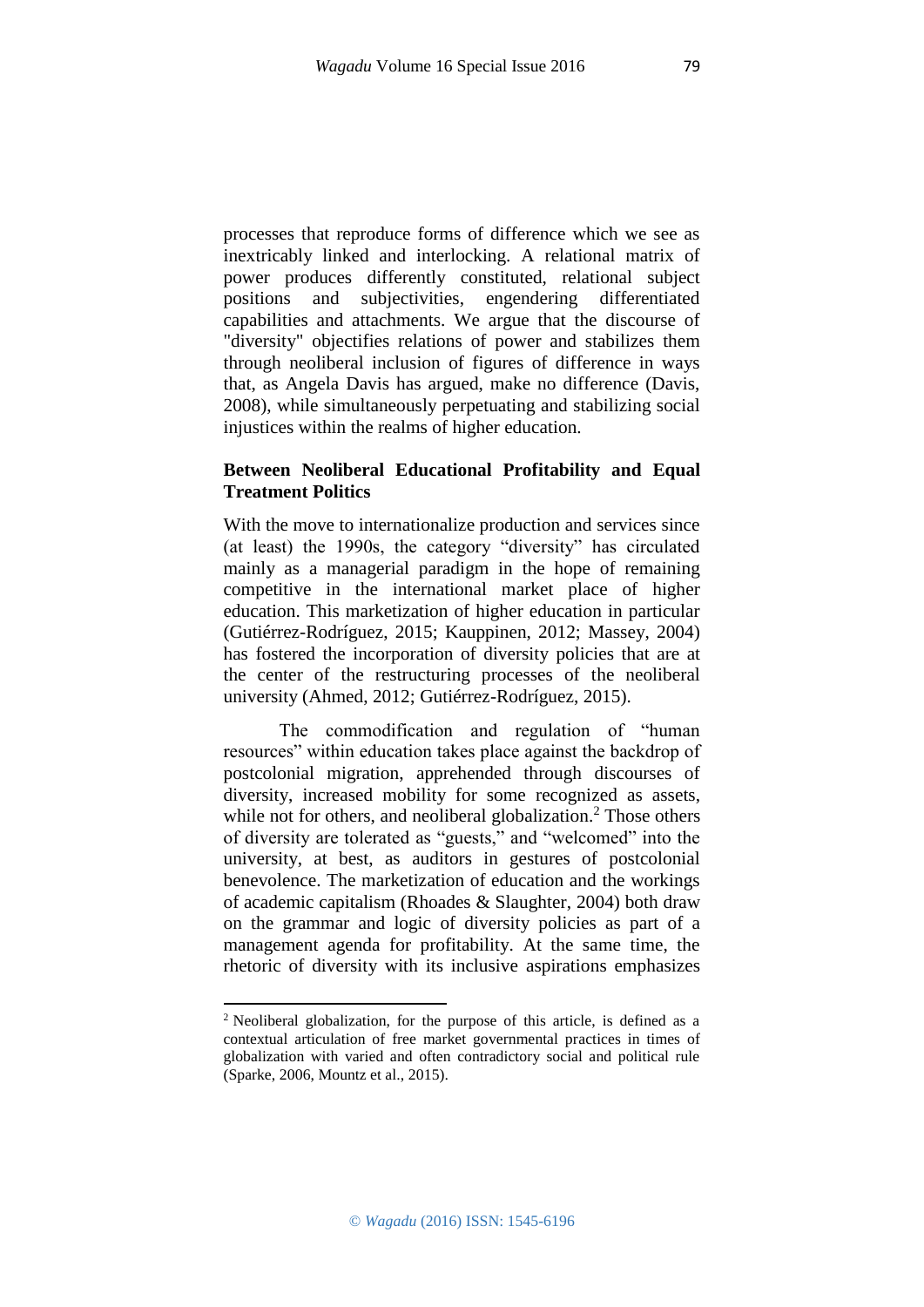the neoliberal appreciation of "variety," advertises intercultural competency as an asset to business, and operates with the semantics of equal opportunity. Against this background of the ambivalence of neoliberal educational profitability and equal treatment politics, discussions on diversity within and beyond the university should be placed under critical scrutiny.

The idea of diversity management as such entered the German discourse on the initiative of business representatives drafting a so called "Charta of Diversity," which inserted the German word for "variety" (*Vielfalt*) into the economic paradigm of diversification. As of now, this advance by market actors gained symbolic support from the European commission, but there is no outline for its implementation, which hence, as so often, depends solely on the good will of the signing parties. Very openly, this document states to seek for profitable ways to utilize "dimensions of diversity" to gain access to new markets. Those different "dimensions" are discussed as neatly compartmentalized forms of difference. The "dimension" sexual orientation is discussed no further than just in a short but poignant mention of "catchword pink marketing."<sup>3</sup> Not only is this an affirmative reference to the commercial exploitability of homonationalist processes of pinkwashing (Puar, 2007; Puar & Rai, 2002; SUSPECT, 2010), but also a blunt attempt to take money out of the pockets of GLB(T) clientele, imagined as mostly white and middle class citizens.

At the same time, the European Union put the bullet point "anti-discrimination" on the agenda of the German government, which led to the passing of the "General Equal Treatment Act" (AGG) in 2006. However, this step was the result of a lengthy process that endured several legislative periods as various drafts of the AGG were rejected and the European Union had to remind the German government several times of its responsibility to pass anti-discrimination laws (Lewicki, 2014). As legal scholar and critical race theorist Cengiz Barskanmaz argues (2008), the finalized legal

<sup>3</sup> [http://www.charta-der-vielfalt.de/diversity/diversity-dimensionen/sexuelle](http://www.charta-der-vielfalt.de/diversity/diversity-dimensionen/sexuelle-orientierung.html)[orientierung.html](http://www.charta-der-vielfalt.de/diversity/diversity-dimensionen/sexuelle-orientierung.html) (accessed in February 2016).

**.**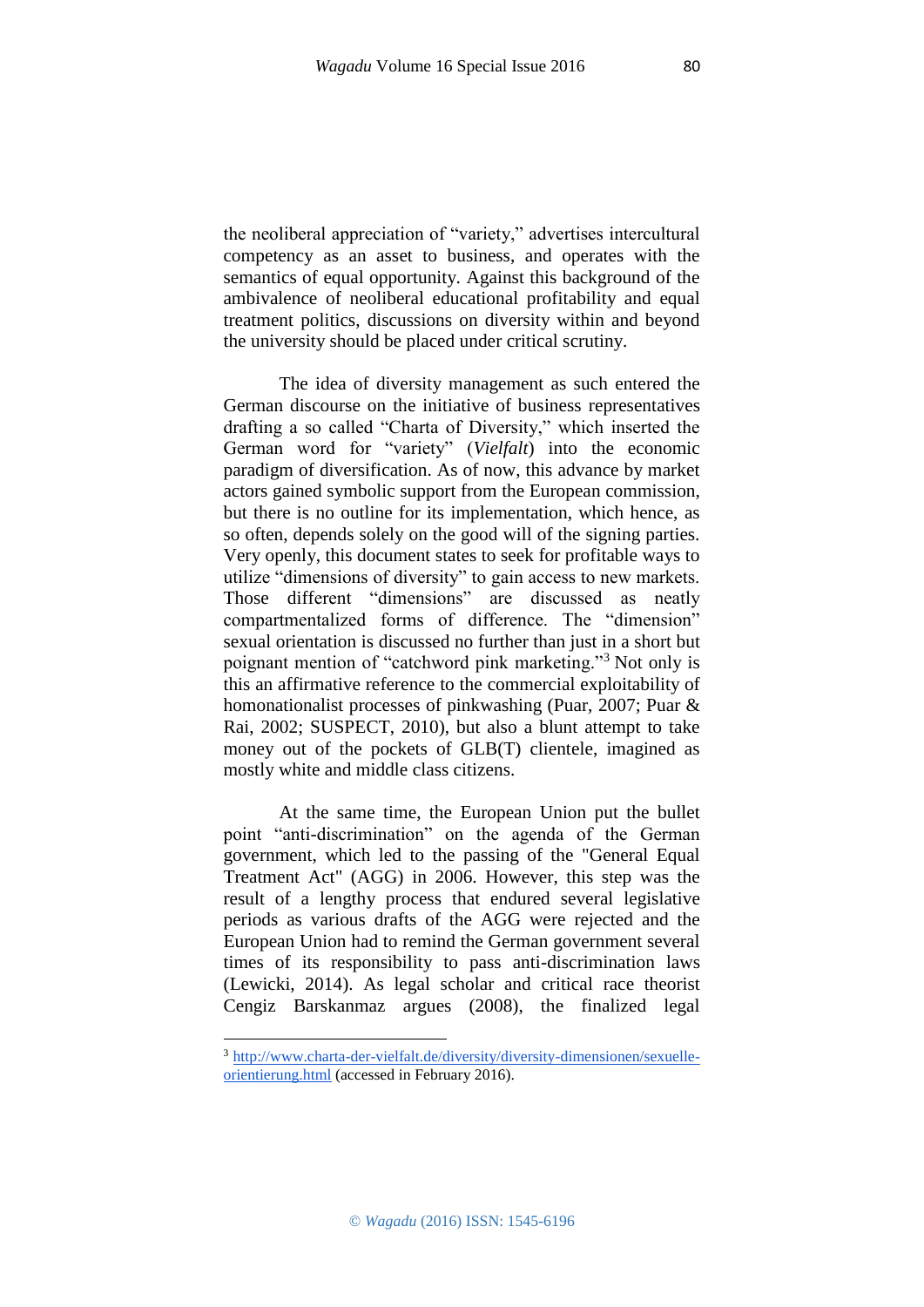document prohibits all forms of racialization – that is, in principle. However, there cannot be any doubt about the fact that social and institutional reality is very far from a meaningful freedom from racialization. Further, anti-discrimination organizations have emphasized severe gaps in the institutionalization of the AGG. While policies and regulations across the member states of the European Union are more and more orchestrated and streamlined, the Republic of Germany has been admonished several times for its weak commitment to anti-racism, most recently in the reports of the European commission against racism and intolerance in Europe.<sup>4</sup>

The European Union as a supranational formation with the pretension of inclusiveness is mastering the language of diversity, as is already apparent in the choice of its leitmotif "United in Diversity,"<sup>5</sup> albeit for some and not for the majority of others. The mythologized "founding moment" of a newly conceived German Republic, the so called "German reunification," effectively remade Germany into a nation-state unified in homogeneity in addition to the administrative extension of the basic constitutional law of the Federal Republic of Germany to the territory of the former socialist German Democratic Republic. This conception effectively foreclosed the possibility of "diversity" for its subject population, <sup>6</sup> and lent rationality to the increasing effort to fortify impermeable border zones through the state-sanctioned murderous practices of private security agency Frontex.

In the media staging of a spectacularized "refugee crisis," really a crisis of European border regimes, over the past several years, the self-image of Germany as a tolerant, "welcoming" nation-state has been contrasted by frequent

 $\overline{4}$ <sup>4</sup> [http://www.faz.net/aktuell/politik/europaeische](http://www.faz.net/aktuell/politik/europaeische-union/fremdenfeindlichkeit-europarat-ruegt-mildes-vorgehen-gegen-rassismus-12819670.html)[union/fremdenfeindlichkeit-europarat-ruegt-mildes-vorgehen-gegen](http://www.faz.net/aktuell/politik/europaeische-union/fremdenfeindlichkeit-europarat-ruegt-mildes-vorgehen-gegen-rassismus-12819670.html)[rassismus-12819670.html](http://www.faz.net/aktuell/politik/europaeische-union/fremdenfeindlichkeit-europarat-ruegt-mildes-vorgehen-gegen-rassismus-12819670.html) (accessed in July 2015).

<sup>5</sup> http://europa.eu/about-eu/basic-information/symbols/motto/index\_en.htm (accessed in February 2016).

<sup>&</sup>lt;sup>6</sup> The period of the early 1990s was characterized by racist pogroms which were "addressed" by deportations of the victims by the German government (see Ha, 2012).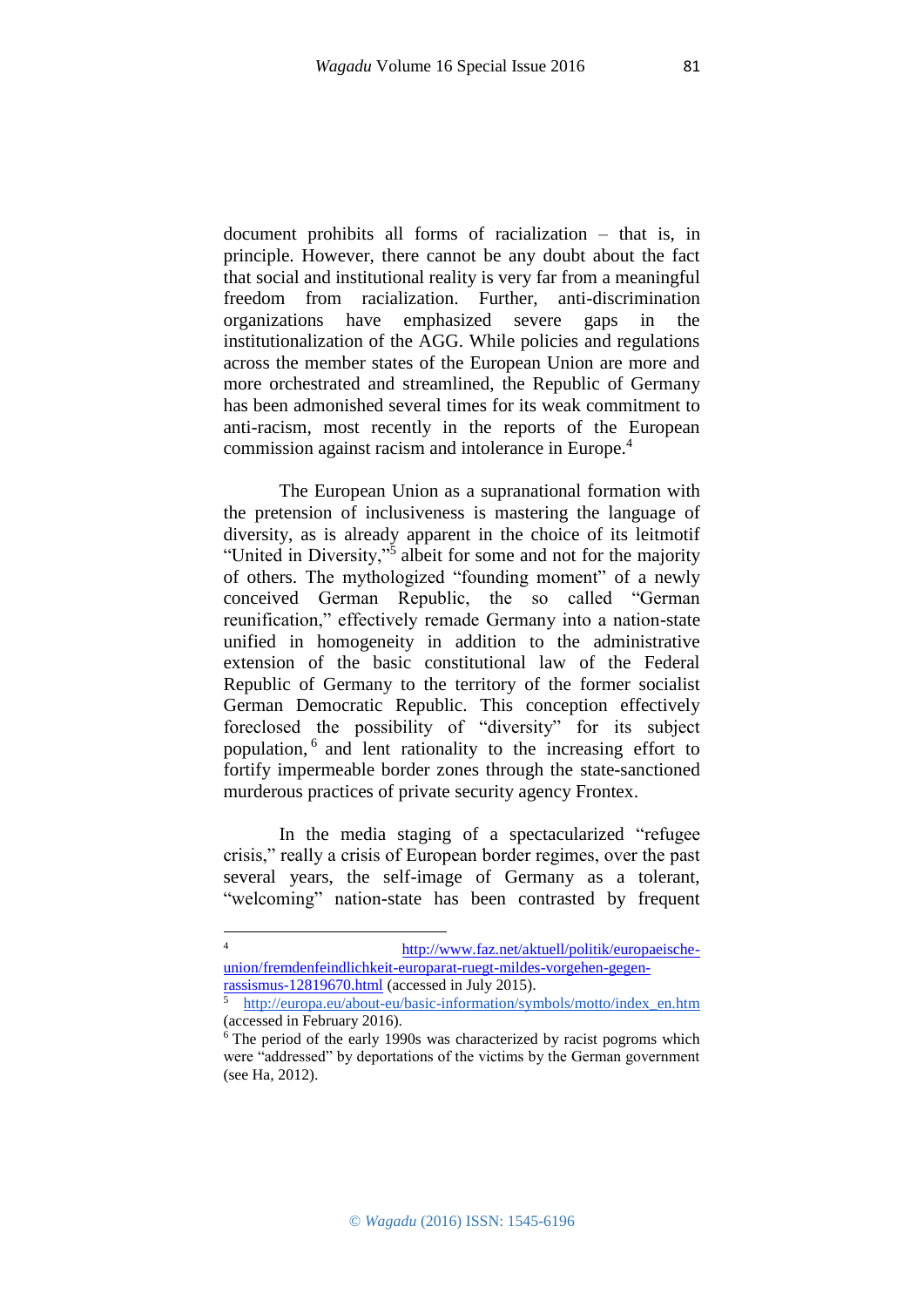right-wing attacks on encampments and asylums haphazardly and precariously housing those seeking refuge from civil war and economic devastation elsewhere. The reemergence of the term "xenophobia" in German media – coded as the "fear of strangers," rather than racism – to explain increasingly hysterical and violent responses to both, asylum seekers and Germans of color, reinscribes the idea of all Germans as only white. The tendency to homogenize inwards and repel outwards is now aggravated in a German-led push to create an EU border fortification agency endowed with the sovereign authority to override particular nation-states unable or unwilling to fortify their borders against those seeking admission into the EU territory.

The German approach to difference can be described as a preference for homogenization and assimilation, understood as erasure or domestification. The short-lived turn to "multiculturalism" as a framework to come to terms with the presence and social contributions of racialized subjects in Germany – Germans of color, or self-identifying in other terms, such as people of color, post-migrants, "Kanacks," "Ausländer," etc. – may have been quickly discarded, but its core idea of "Fördern und Fordern" (roughly translating to "support and demand") lives on under the long-term umbrella of "integration politics" as a recurrent concern of the German government. The trope of integration presupposes a preexisting, homogenous (white) German social body into which "foreigners" are expected to "integrate," preferably by assimilating to the German "Leitkultur," a neologism designating "German culture" as an organic, exemplary, and primary unit. In recent debates, assimilation seems to have become somewhat discredited, giving way to the idea of unconditional allegiance to the German constitution and mastery of the German language as prime indicators of "fitness" for presence and social participation in German society. Integration politics and the politics of diversity share a bureaucratic and governmental logic which further makes representation appear so desirable although it ultimately only strengthens the narrative of ownership that flows from the projection of nationalist discourses onto German citizenship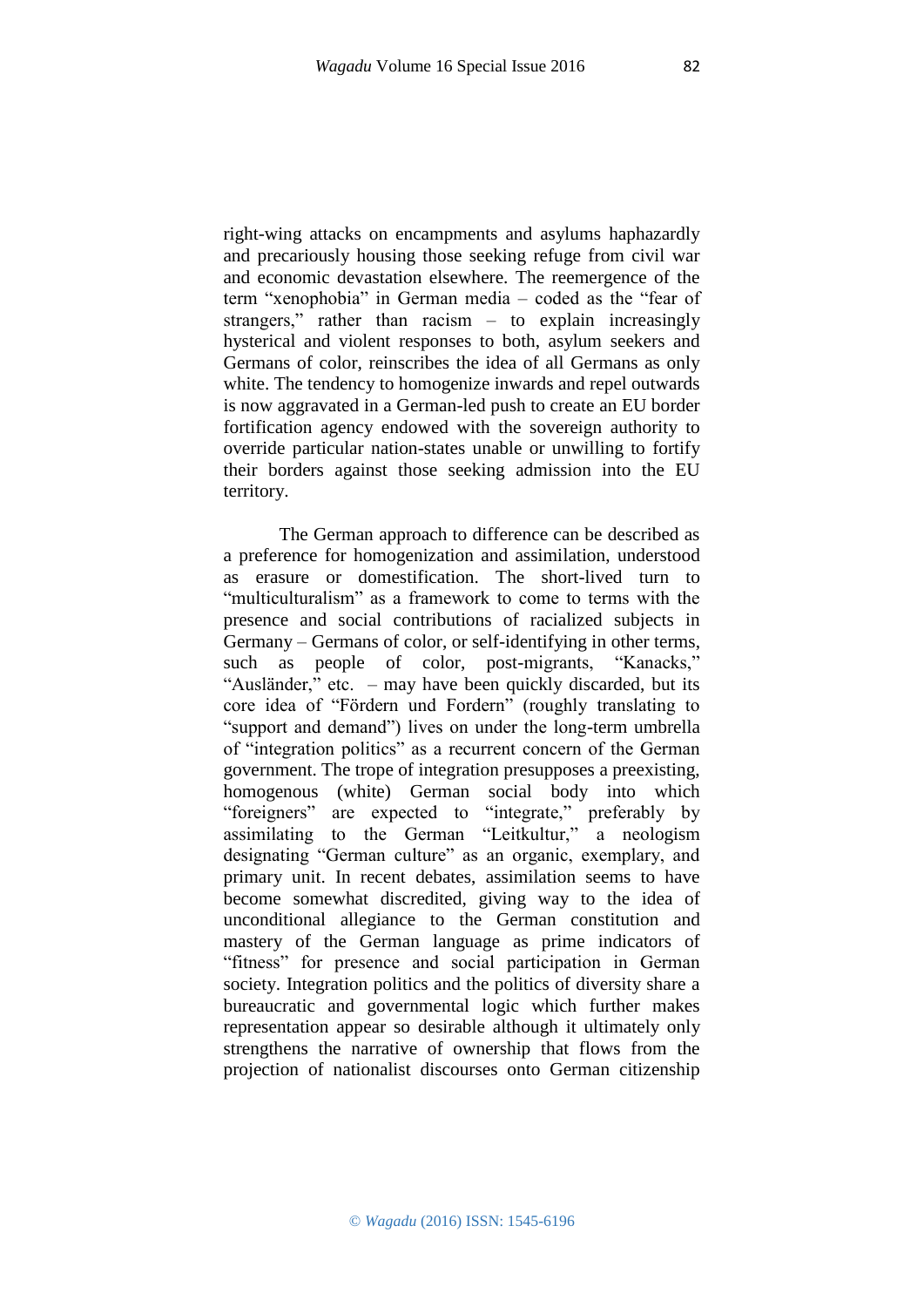racialist sense.

At the present moment, we observe a rhetorical shift towards managerial and humanitarian diversity schemes as a new hegemonic discourse in the German context. Homogeneity is now recoded as an alleged cultural allegiance to values of tolerance and equality as a backdrop against which difference is sought to be neutralized through individual intimidation, cooptation, incorporation, and commodification according to the promise of value extraction for institutions, and the German national project more broadly construed. Given the absence of a serious debate about social justice understood in the sense of political negotiation and contestation instead of harmonization of political conflicts, we posit that exclusionary dynamics are articulated through a corporate lens of incorporation. Accordingly, the economic strategy of "diversification" for value creation has expanded into the sphere of higher education. Diversity appears on the scene as a managerial discourse, which injects a certain "cosmopolitan" air of elite mobility and individual flexibility into an academic and whitecollar sub-segment of integration politics – "diversifying" it, perhaps.

In debates about non-discrimination, equal treatment is understood, at best, as a form of compensation. More often, however, it is reduced to a notion of relief from unequal treatment for the individual, which misses layers of systemic and institutionalized exclusions within a relational field of power that renders attempts at equalization inconsequential. As long as anti-discrimination continues to be reduced to symbolic staging of inclusion that are effectively non-performative (Ahmed, 2012), institutional logics and discourses are not only left intact, but also shielded and withdrawn from further political negotiations so that racialization becomes revalorized as the profitable basis of diversity.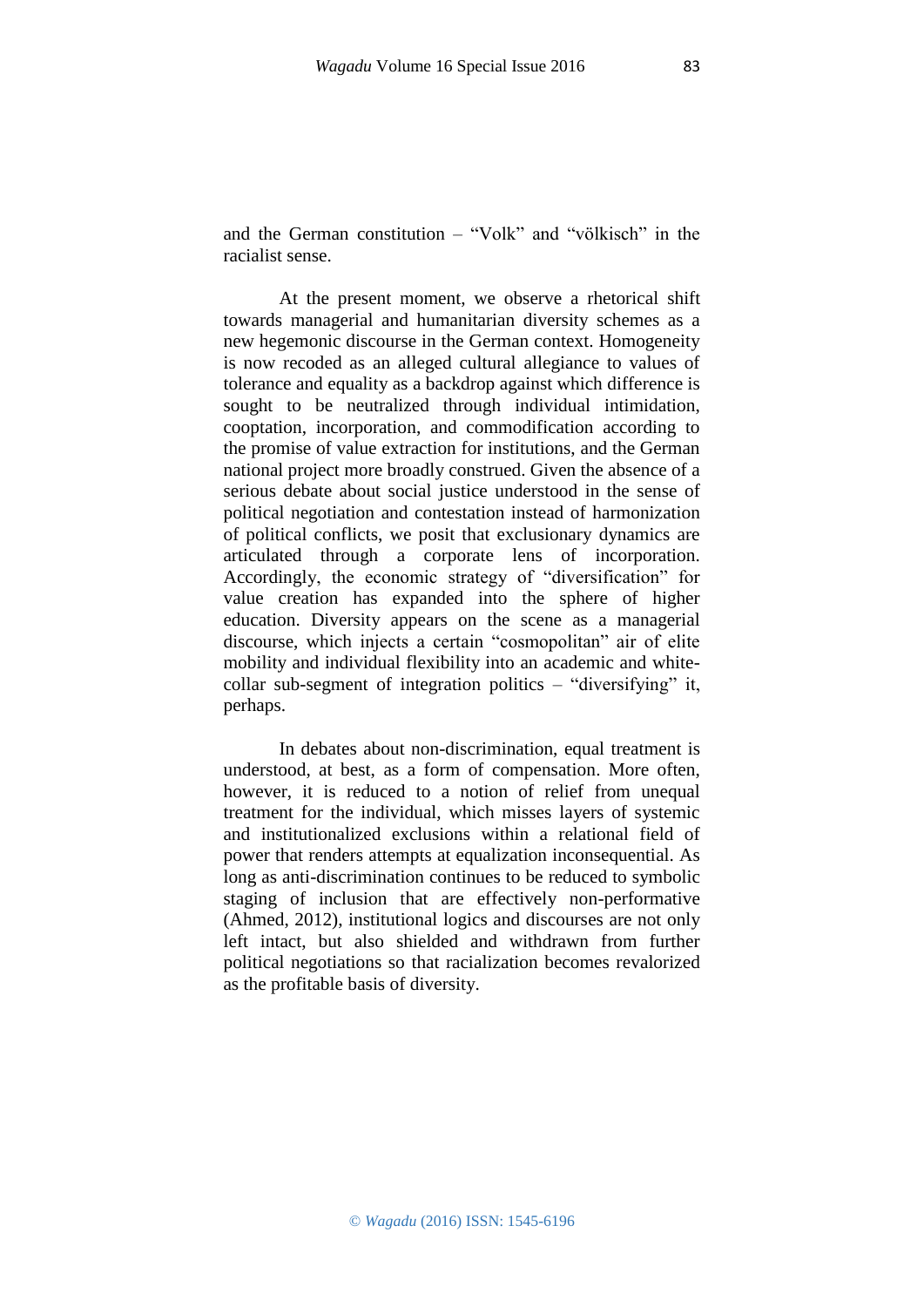## **Diversity as a Tool for Non-Discriminatory Higher Education?**

The so-called "excellence initiative" of the German federal state and states is a major vehicle for the insertion of the diversity discourse into the German system of higher education since 2005. This orchestrated reform program explicitly posits the "internationalization" of universities as a criterion for funding decisions, which means that "future viability" ("*Zukunftstauglichkeit*") is understood as increased international competitiveness of Germany as a location for business and industry ("Standort Deutschland").<sup>7</sup> Thus, the question of the appeal of German knowledge production for the "global market of education" ("*weltweiter Bildungsmarkt*") is foregrounded.

It becomes apparent that the German system of higher education is reformed to replicate the North American context as spelled out in the Bologna agreement (1999) which introduced a European three-year modularized Bachelor's degree for the sake of creating EU-wide quality standards in higher education (see Alesi & Kehm, 2010; Gutiérrez-Rodríguez, 2015), also by making funding decisions conditional on structural adjustments in the organization of knowledge production. Diversity as a "best practice solution" has thus traveled as an integral part of commodified university education.

In light of the colonial continuities undergirding globalization, the logic of development and progress is applied in differential ways. Previous notions of non-discrimination in the German university typically avoided the problem of institutionalized relations of inequality by placing the burden of compensation squarely on the shoulders of those affected by their consequences. The shift towards diversity further extends this logic by prescribing both, problem and solution. It should also be mentioned that the concept is in itself based on

 $\frac{1}{7}$ 

http://www.dfg.de/en/research\_funding/programmes/excellence\_initiative/in stitutional\_strategies/index.html (accessed in February 2016).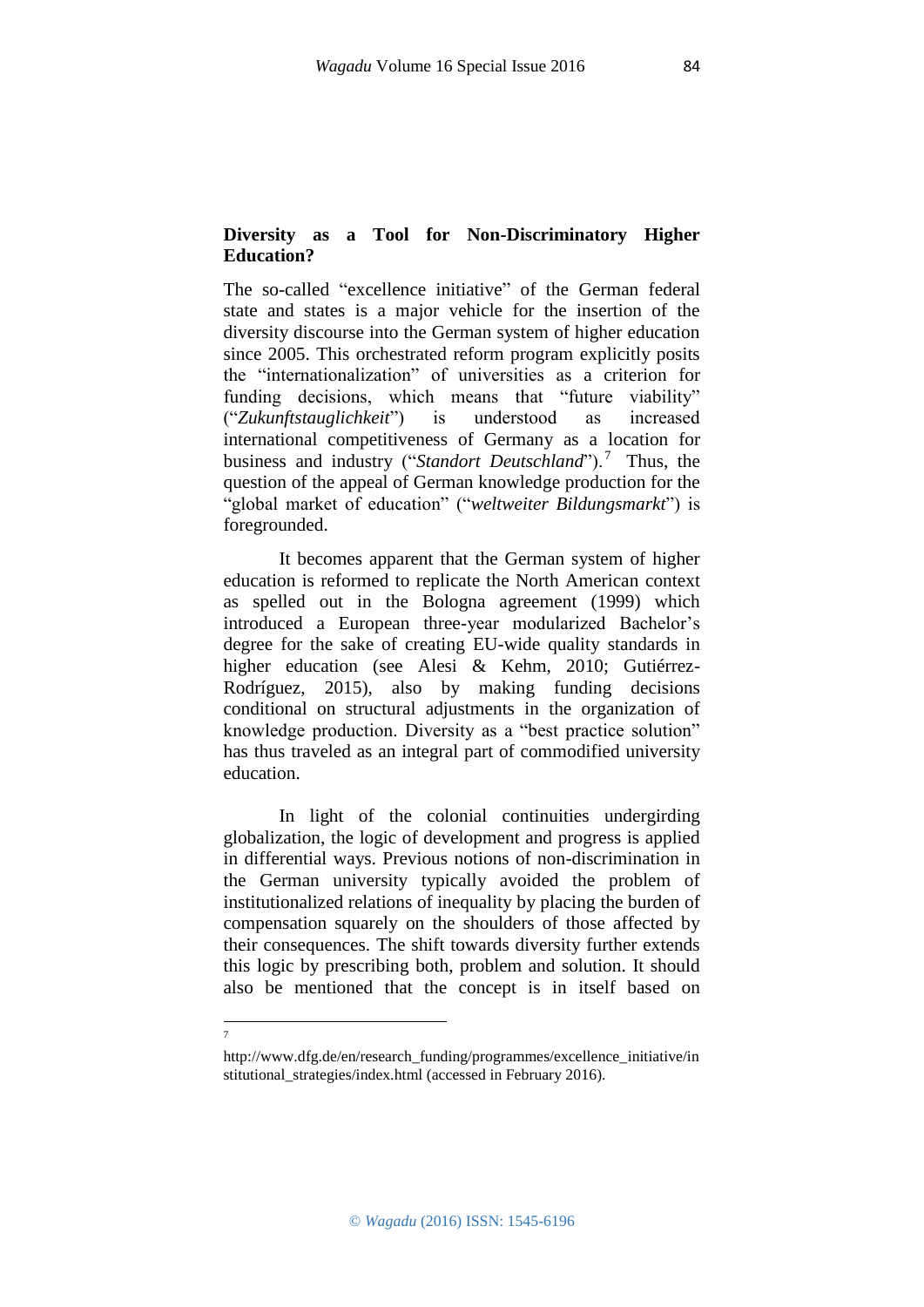constitutive exclusions, since only those who have already secured their residence title or German citizenship can hope to be recognized as viable human capital by neoliberal(izing) institutions, diversity practitioners, and the state. The discourse around diversity in higher education is overall determined by a force field between neoliberal exploitation and equal treatment policies, delineated by overlapping discursive formations of harmonization and cooptation that operate in marked opposition to critiques of power.

For this reason, we now turn to our assessment of the multi-layered effects of diversity politics in the context of the neoliberal university, and to our critique of the dangers of its expansion without further scrutiny. To be sure, concepts of diversity may vary across fields of signification, so that the following may not necessarily apply at all times. However, we see crucial pitfalls even with diversity approaches that consider multidimensional forms of subjugation. We also distance ourselves from hegemonic appropriations of intersectional analysis that may pay lip service but fail to politically attend to the inextricability of categories of power by celebrating essentialist identity politics or flattening power relations (Bilge, 2013; Erel et al., 2008). When postcolonial/neoliberal governmentality of diversity operates with "mix-and-stir" logic, intersectionality as a concept lends itself to hegemonic universalizations (Dhawan & Castro Varela, 2009). The staging or speaking of "variety" thus becomes a "happy point," a polemic term coined by Sara Ahmed (2012, p. 14), to distract from the socio-economic context in which diversity is set to work to foreclose political practice.

#### **Diversity as Distraction from and Reinscription of Postcolonial Relations of Power**

The agenda of diversity in the new paradigmatic shift towards value extraction from equality discourses has been extensively critiqued by feminists of color in and outside the German context (Alexander, 2005; Davis, 1996; Eggers, 2011; Haritaworn, 2012; Mohanty, 2003; Puwar, 2004, to name just a few). Despite their differences, they commonly emphasize that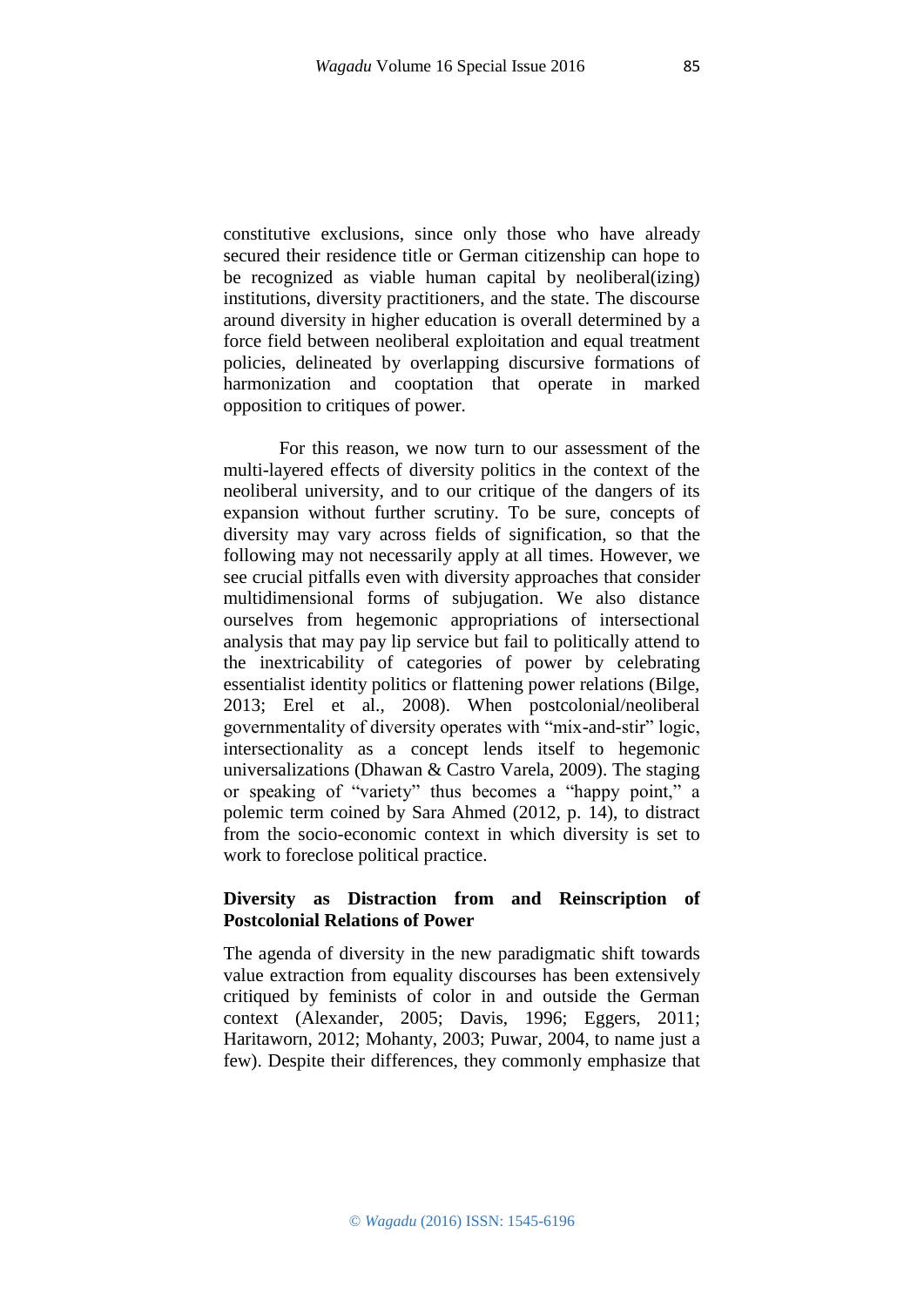discourses of diversity foster a disarticulation of power relations that are distracted from in the very same moves that reproduce and stabilize them. In our reflections, we tie in with some already existing critiques to discuss the consequences of the boom of diversity (without difference) in German universities. We begin by interrogating the grammar of "variety" for its silences to show what the alleged "mainstreaming" of diversity obscures.

Diversity is not only imagined in reports and drafts, but is also part of representational regimes of legal ordering, calculation, and regulation. We argue that this circumscribes the problematics of *reification and appropriation* of difference. In her empirical work on diversity politics and practices at universities in the British context, Sara Ahmed describes how the representational "diversity mosaic" estranges racialized, gendered, and sexualized subjects on all levels of the university (2012). Diversity, here, means the selective inclusion of the Other-ed in its commodity form – meaning, those produced, seen, and treated as "different" in the focal point of the gendered/gendering and sexualized/sexualizing gaze.

The turn to the topic of diversity mainstreaming in the to-be-diversified and reconfigured German academic industrial complex is structured along a similar dynamic which reifies hegemonic centers and leaves them intact in the process of standardization and display of purported variety. A necessary condition for diversity, in this sense, is an assumed neutral position from which the ones other-ed are seen as "diverse." Maisha Eggers speaks in this context of the re-centering of hegemonic positions through the reification of "diversity creatures" (2011). With the resurrection of the German distinction between "guests" and "hosts," German subjects with "migration background" become potential ambassadors of integration and diversity in order to prove their allegiance to "democratic" values, which, in turn, is always already in question.

A further effect of the workings of diversity can be sketched out as *exclusionary inclusion, which* fosters the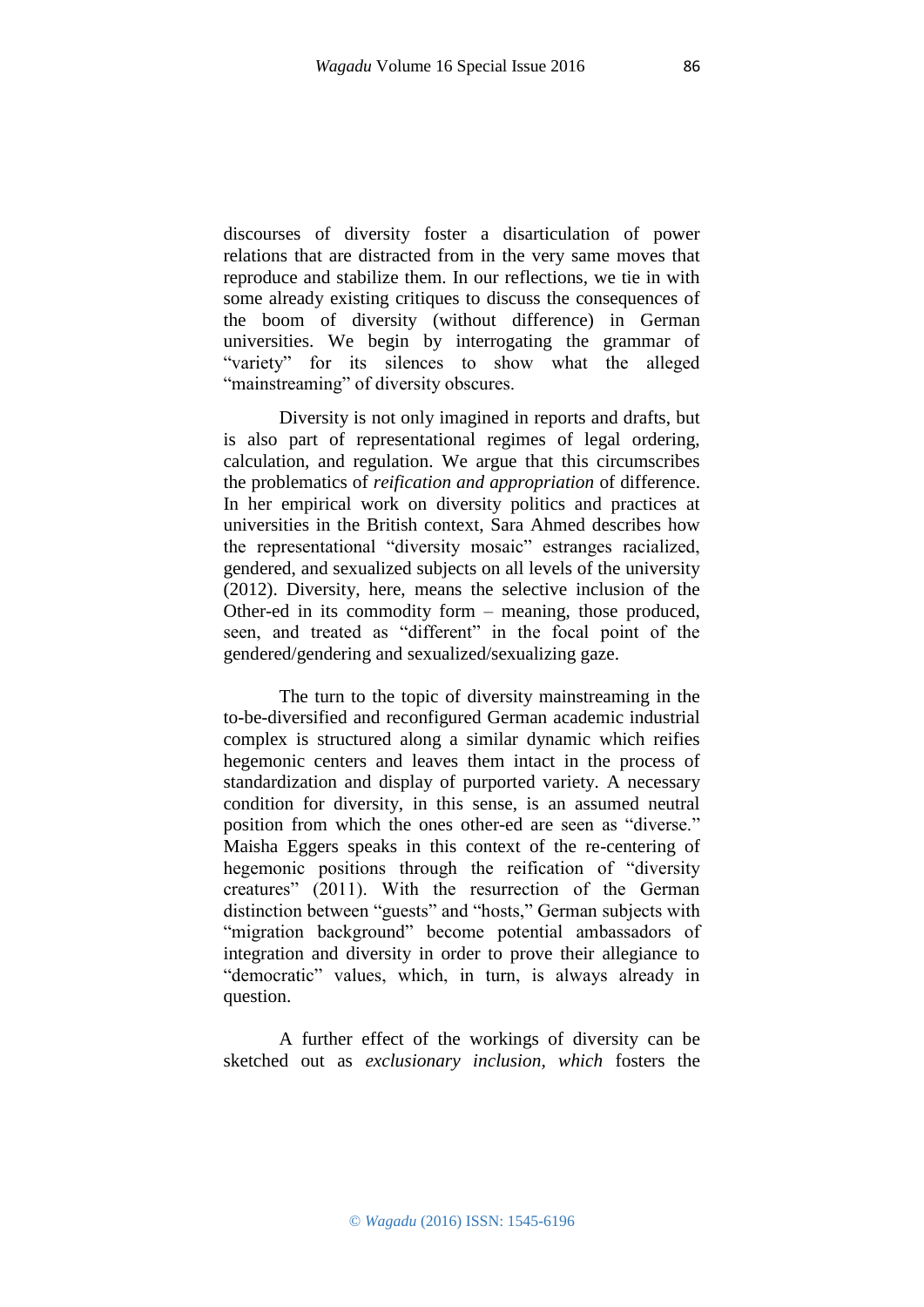*disarticulation of local critiques*. Oftentimes we incorporate critical voices from primarily Anglophone contexts in ways that are selective and reductive. This effectively amounts to a form of avoidance to engage with interventions in the German context and thus obfuscates the ways in which historically specific relations of power persist while presumably covered (but really, covered up) by diversity. After all, why is it institutionally encouraged to invite scholars of color as experts on oppression and struggles elsewhere when it is still so difficult to stage critical interventions by local scholars of color addressing and theorizing the German context? While transnational dialogues and solidarity are crucially important, we also want to point out that there is a dynamic of *exclusionary inclusion* at work that is problematic because it furthers the *disarticulation of local critiques*.

The critical archives of resistance by people of color (racialized people in the German context) are hence disqualified as what Jin Haritaworn has termed "pre-theoretical raw material" (2012, p.16). This raw material then, at best, circulates through channels of transnational recycling processes traveling back in the form of Anglophone publications (Bilge, 2013; Gutiérrez Rodríguez, 2010) and almost never makes it into German curricula where postcolonial, race critical theories, and non-Western knowledges are already placed at the margins, rendered further "empirical" material. To give an example, significant contributions by Black feminists and feminists of color to the debates about intersectionality in the German context in the 1980s continue to go ignored for the most part. Furthermore, queer and trans\* Black people and people of color in Germany have articulated critiques of homonationalism and the multi-faceted forms of discrimination ("*Mehrfachdiskriminierung*") that too easily fall away in the perpetual pointing to an "elsewhere" (see, for example, SUSPECT, 2010). These interventions push back against the hegemonic desire to do away with allegations of racism in the German context. Tightly interwoven with these ideas about diversity as internationalization is, furthermore, their marked *arbitrariness* (is everything diverse?). Eggers reminds us that: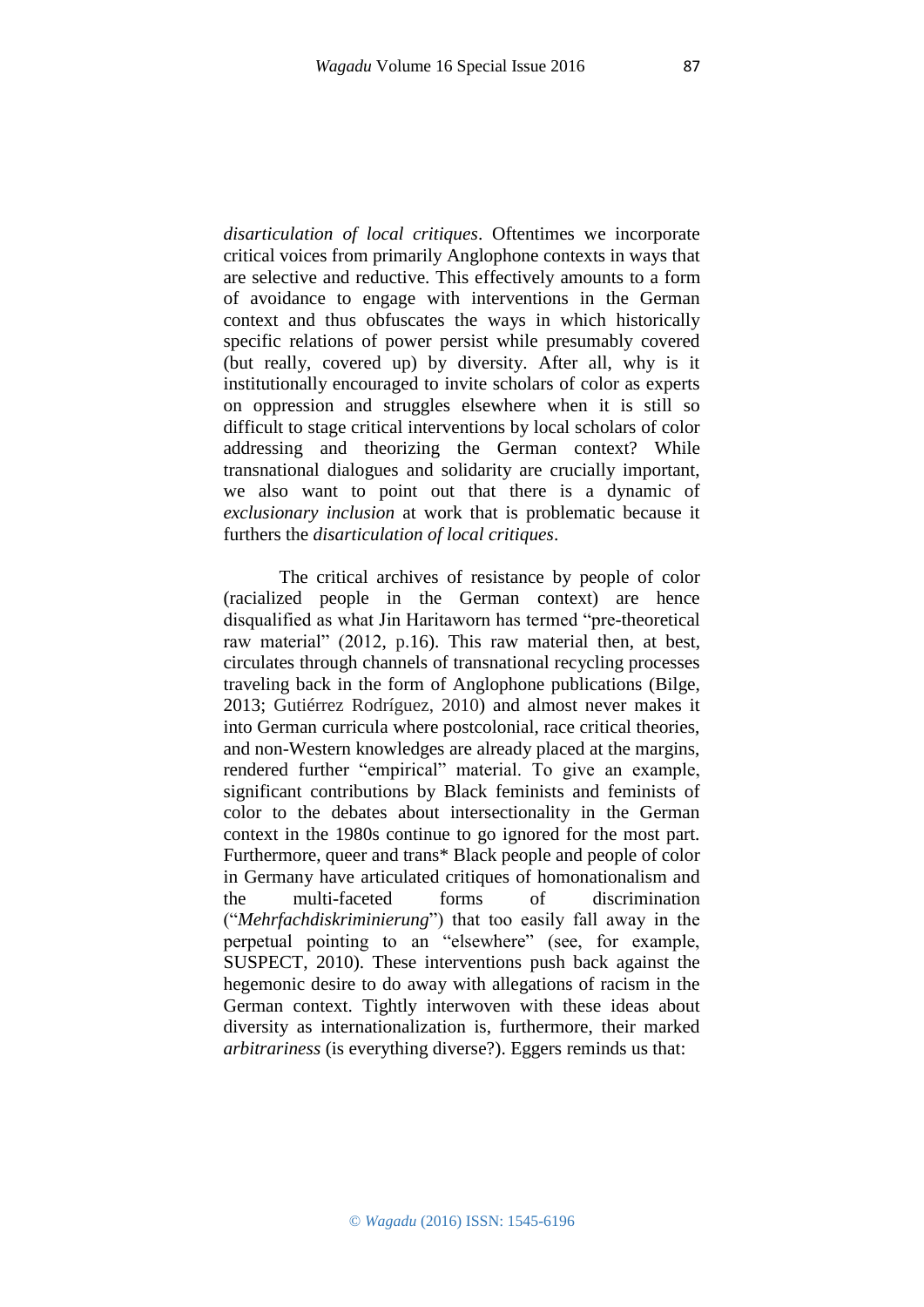When all forms of discrimination are simultaneously spoken about, it can happen quickly that all the speakers see themselves as equally discriminated against and lose sight of their own dominance with respect to other structural categories (Eggers, 2011, pp. 259-260).<sup>8</sup>

Moreover, the diversity discourse constructs and excludes those whose differences are seen as unassimilable to the molds of diversity – those are the "*Others of diversity*." Hence, only exploitable (read, assimilable and reified) forms of difference are deemed adequate to the variables of variety as defined in the managerial diversity manuals. This expansion of market logic aims to harmonize potentially conflictual dissimilarities by analogizing them, adding them up in a string in order to ingest and incorporate them as "diversity." Divergence is rendered a "harmless variation" in a move to replace political negotiations of historically sedimented relations of power through an empty pluralism (Mohanty, 2003, p.193).

A crucial element of this logic of a "diverse asset class"<sup>9</sup> is the simultaneous exclusion of those others of diversity who are classified as unmarketable, costly, or even threatening – perceived as unskilled, uneducated, intolerant, sexually aggressive, potentially terrorist, or seeking asylum "solely" for economic reasons.<sup>10</sup> Racism in all its variegated,

1

<sup>8</sup> Translation ours.

http://www.charta-der-

vielfalt.de/fileadmin/user\_upload/beispieldateien/Bilddateien/Publikationen/ Fl%C3%BCchtlinge\_in\_den\_Arbeitsmarkt\_-\_Charta\_der\_Vielfalt\_2015.pdf (accessed in February 2016).

<sup>&</sup>lt;sup>10</sup> By means of the legal construct of "safe countries of origin," EU and national immigration policies have created a tool to demarcate who is a "refugee" in need of protection, and who an "economic migrant" ineligible for asylum, first and foremost by narrowly interpreting what constitutes "persecution." For a list of countries currently classified as "safe," see: http://ec.europa.eu/dgs/home-affairs/what-we-do/policies/european-agendamigration/background-

information/docs/2\_eu\_safe\_countries\_of\_origin\_de.pdf (accessed February 2016).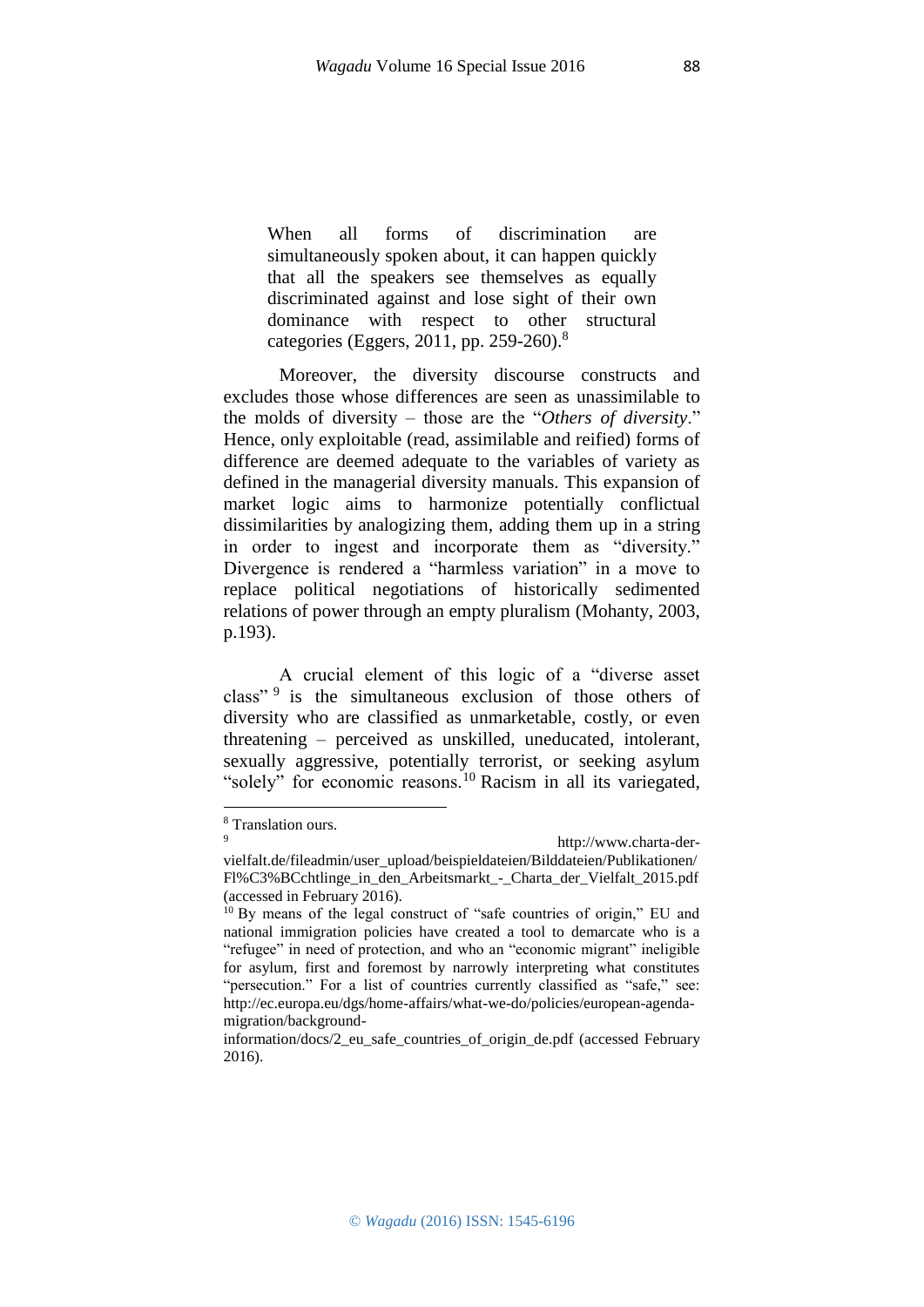subtle, and less subtle manifestations is rarely understood as a matter of importance to the Bureaus dealing with issues of unequal treatment institutionalized at most German universities. International offices mostly engender and enable migration regulations instead of countering institutional racism that international students from the Global South are exposed to (Gutiérrez Rodríguez, 2015). In fact, in most German universities there are no institutional resources for students, faculty staff, administrative and service staff who are confronted with racist, queer- and/or trans\*-phobic forms of violence. Instead, this everyday violence is construed as exceptional. The rhetoric of diversity is contributing to the silencing of these forms of institutionalized violence which operate within the neoliberal university. The structural connections and ordinariness of institutionalized racism, queerand transphobia, economic exploitation of labor that is devalued in racist and sexist ways, the systematic dehumanization through racist police violence, racial profiling, state sanctioned racist murders, genocidal border regimes, practices of deportation as well as regimes of incarceration and patronizing care are simply bracketed as irrelevant to questions of diversity in the university.

Against this backdrop, merely a naming and orderly display of diversity is not sufficient. In the search for "instruments" to improve on diversity in order to compete internationally, or to attract and recruit "international talent" – understood through the prism of postcolonial migration regulations that stratify international students (and staff) alongside postcolonial North-South relations through visa restrictions, limitations on work hours while simultaneously having to prove a yearly income through a bank statement, and requirements to enroll in German classes (even if the study programs are in English) (see Gutiérrez Rodríguez, 2015). Academic institutions are caught up in ineffective bureaucratic procedures that are only productive in the sense that they create neatly compartmentalized silos of difference that operate without reference to the broader informal, economic, and legal dynamics that produce them. This posits difference as essence rather than an effect of relations of domination and oppression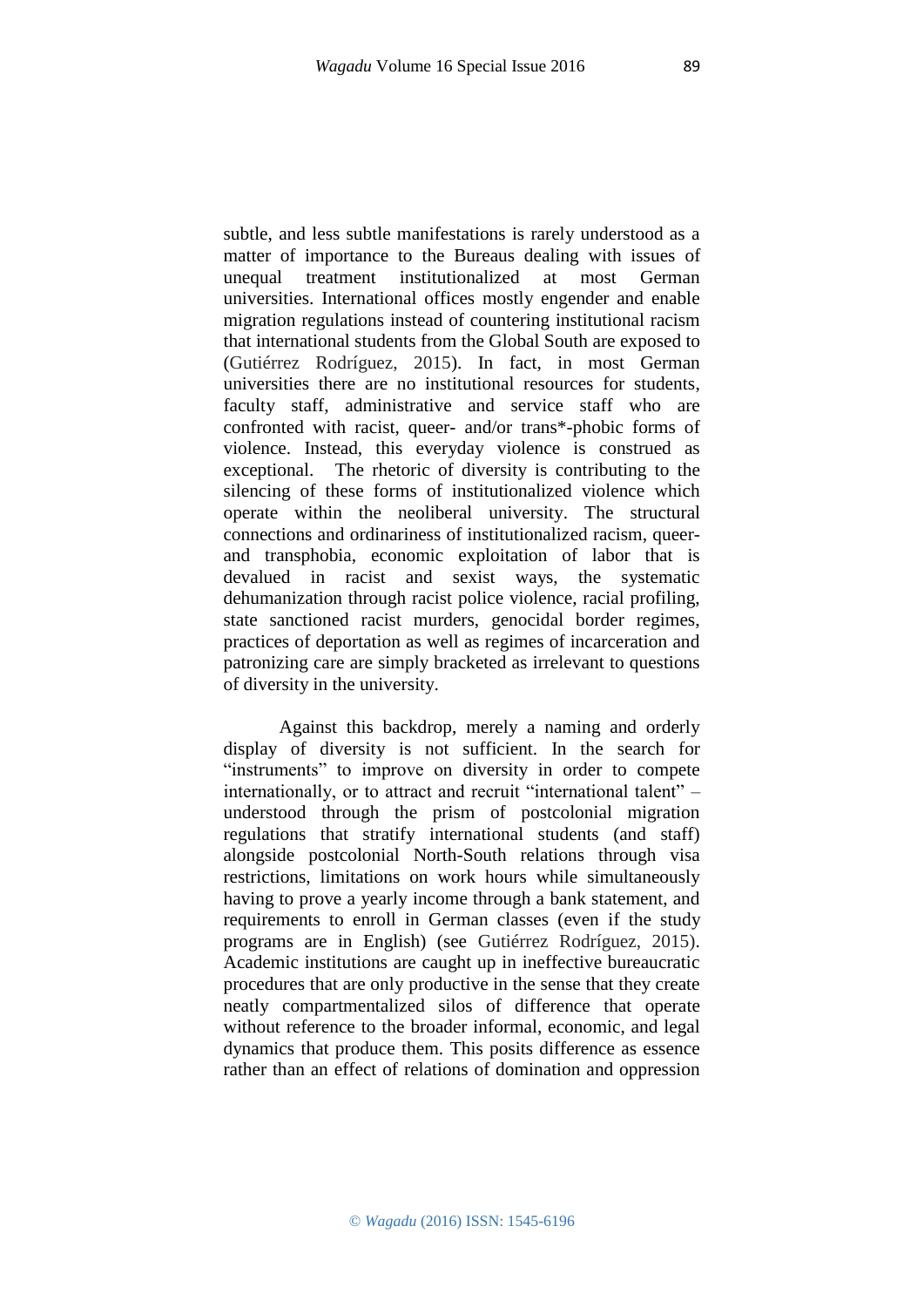that mark people as "different" in ways that are experienced as violence. Based on this production of difference, subject and subjugated positions are ascribed. We should not forget that access to material and symbolic resources is already a complicating factor, even prior to any considerations of enrollment at the university (Nguyen, 2013). In focusing on individual privileges, scholars and some activists may risk ending up with a reductive critique of privilege that misses the point. As scholars embedded with and informed by activist practices and discourses, we have come to think of "privilege" not as something inherent, though it does shape subjectivity, create expectations towards a "good" future and happiness, and distribute intensities in socially produced space. These spaces of privilege take on the forms of some, making it harder for Others to enter and navigate this experience of densities. Privilege describes a condition that flows from cumulative processes of *privileging* with whiteness as its unmarked center.

In how far is it possible to bring about social justice as a meaningful, substantive transformation of these processes while neither erasing nor reifying difference? Are currently existing mechanisms of equal opportunity ("*Gleichstellung*") and equal treatment ("*Gleichbehandlung*") adequate to the task at hand of dissolving hegemonic centers? Diversity as individual inclusion instrumentalizes "variety" and erases the political need for anti-discrimination *to work*. Given this tendency, the diversity discourse runs the risk of leading to depoliticized identity politics (see e.g. Mohanty, 2003). For this reason, we argue that commodifying the idea of "identity" cannot in itself lead to meaningful social transformation, though it can serve as a heuristic means to address the effects of relations of production.

## **Towards a Repoliticization of Difference as a Matter of Social Justice**

The exploitational administration of variety and the lip service to "diversity mainstreaming" is not only *not going far enough*, but all too easily misses the point. Too often we fail to problematize the ways in which practices of diversity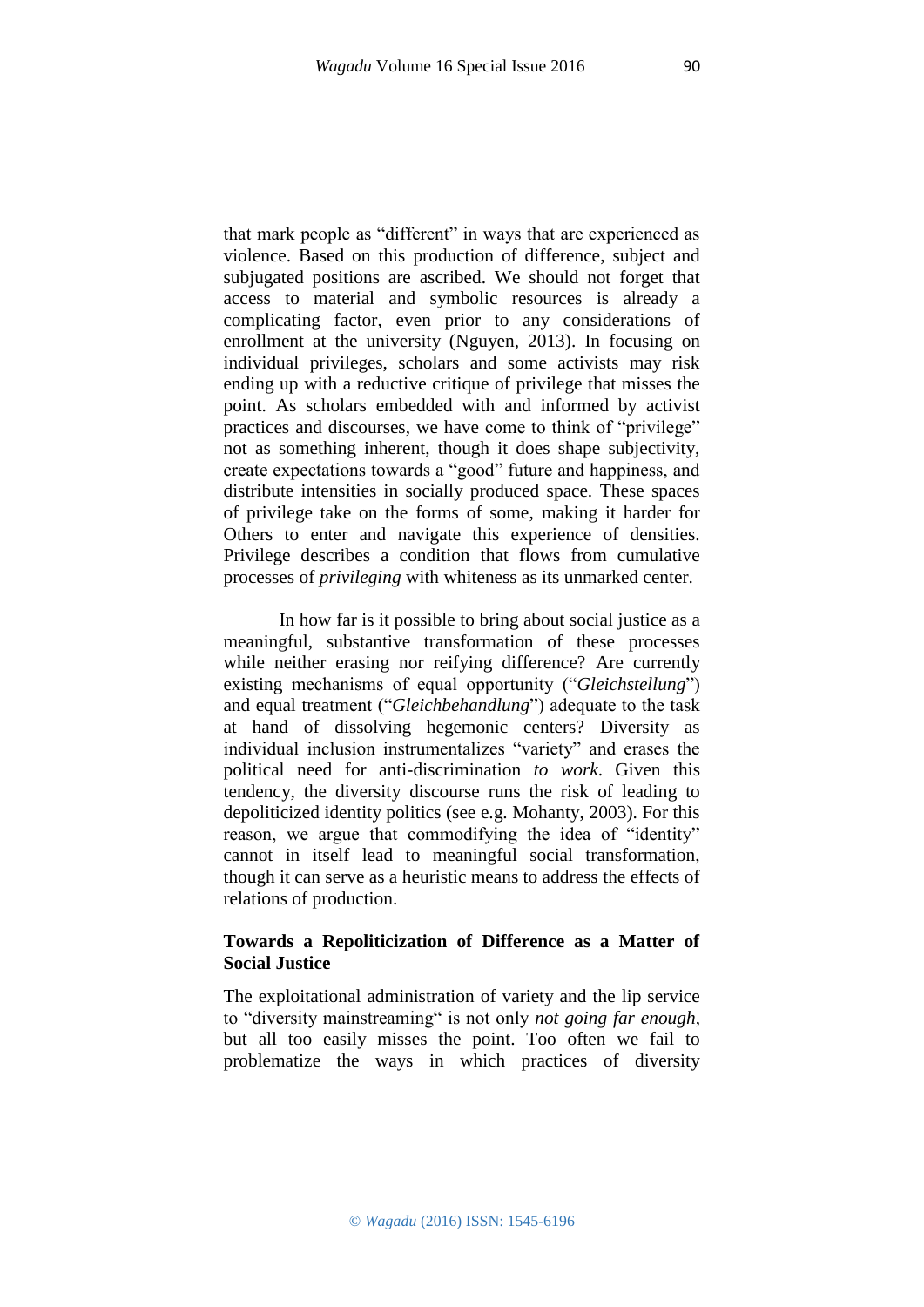categorically exclude persons without residency permits. One of many instances in the resurrection of the difference between "guests" and "hosts" are, for example, new initiatives in light of the so called "refugee crisis" to allow refugees to audit lectures in German universities – not for credit, but as a charitable form of diversion. Variety as a cross-cutting theme might put the problem of discriminatory relations on the agenda. It remains questionable, however, if a discourse coming from neoliberal business management and the individualization of political struggles over social justice is really suited to pave the way for the kinds of social transformations that are undoubtedly necessary to effectively counter current forms of exclusion,

exploitation, exoticization, cooptation, and dehumanization.

What would be possible alternative strategies to further a long-term dismantling of structurally anchored subjugation in German society in general and in its universities in particular? Instead of attempting to neutralize contentious issues and possible lines of conflict by means of administrative logic and managerial discourse, we argue that their complex interwovenness should be robustly historicized, contextualized, and problematized in order to confront them within a framework of sustained political negotiation at all levels of society. This is what we conceptualize as social justice, defined as a political process of contestation in continued political struggles over processes of deliberation and harmonization with their effects of concealed asymmetrical relations. This includes an uncompromising and critical assessment of the incorporation of modes of social justice within the workings of power in its neoliberal and professionalized versions. Political negotiation also has to entail a serious engagement with the critiques and perspectives of those who are produced as Others at the conjunctures of racializing, gendering, and sexualizing processes, refracted by socio-economic capital, without essentializing their experience as a static feature of their "identities." It might even have to start with a close account of who it is that really emerges as *intelligibly other* in the first place to arrive at a form of postcolonial-feminist immanent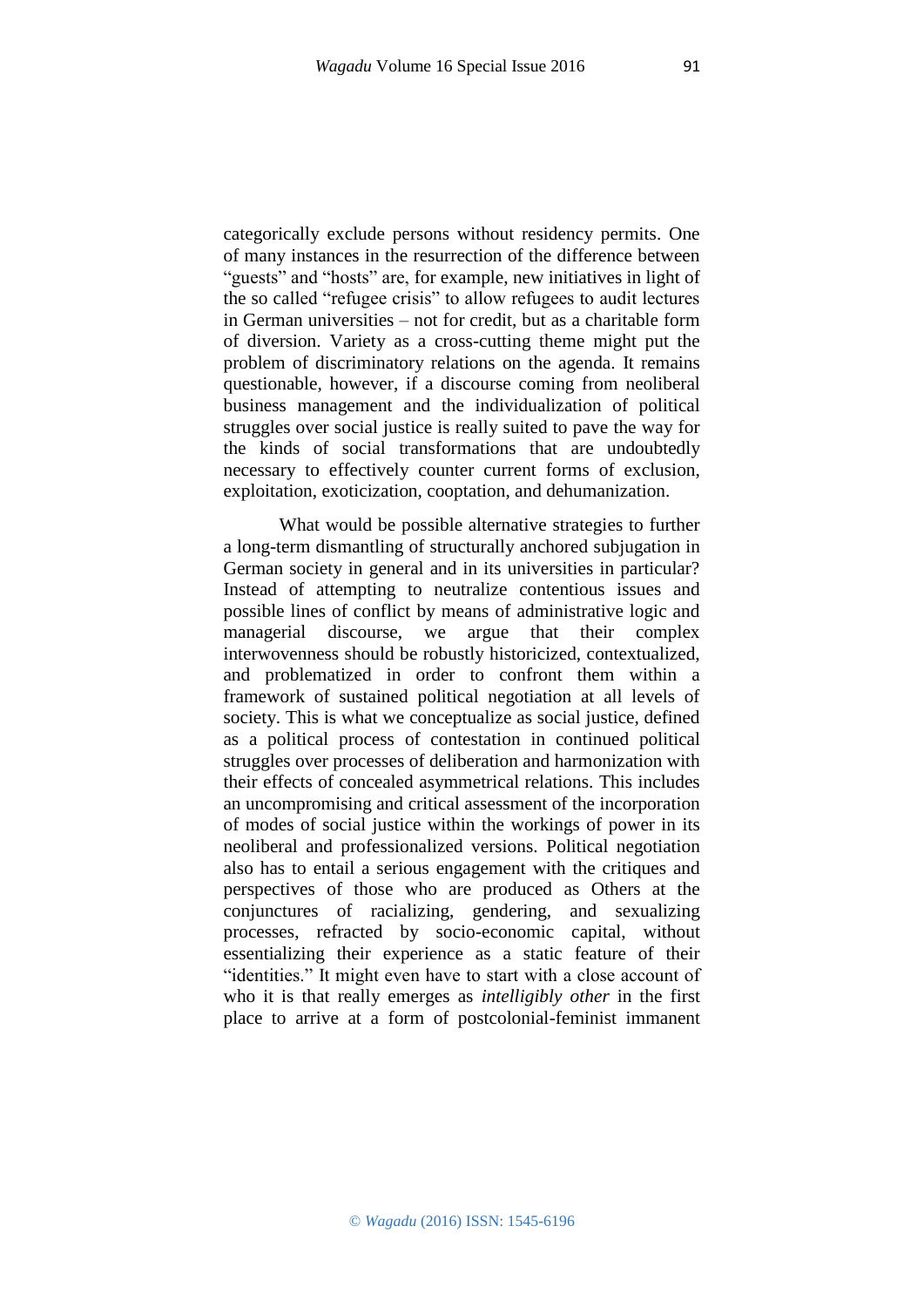critique<sup>11</sup> and articulations of social justice that shed light on forms of investment in Otherness at the expense of forms of difference that (have to) fall away to make space on the stage of diversity in the name of recognition. We conclude that forms of critique are asked for that decenter and destabilize the individual and challenge national border regimes. This would mean to ask questions about systemic and institutionalized violence as effects of power relations and to put diversity discourses under closer scrutiny as neoliberal versions of the nexus between the human and capital.

### **Acknowledgements**

1

We would like to thank Nikita Dhawan for her kind encouragement to draft a version of this paper presented at the International Workshop of the Frankfurt Research Center for Postcolonial Studies in February 2015 into the current article. Her generous comments and the valuable feedback of two anonymous reviewers were instrumental in strengthening our argument. Our conversation has been ongoing since Angela Y. Davis' visit at the Goethe University Frankfurt am Main in December 2013 which inaugurated the Chair in International Gender and Diversity Studies in her name at the Cornelia Goethe Centrum for Women and Gender Studies. We thank Noa Ha and Jin Haritaworn for initiating and inspiring our collaboration on the politics of diversity in German academia and beyond. This article represents an ongoing transnational conversation a version of which is also forthcoming in German language in the dossier "Geschlossene Gesellschaft?" of the Heinrich Böll Foundation, edited by Kien Nghi Ha, Noa Ha, and Mekonnen Mesghena. Many thanks also to Smaran Dayal, Kira Kosnick, Sara Salem, and Alexander Vorbrugg for valuable comments.

<sup>&</sup>lt;sup>11</sup> We conceive of a feminist postcolonial modality of immanent critique as both a form of assessment and evaluation in the sense of the Frankfurt School as well as a critique of its immanent criteria.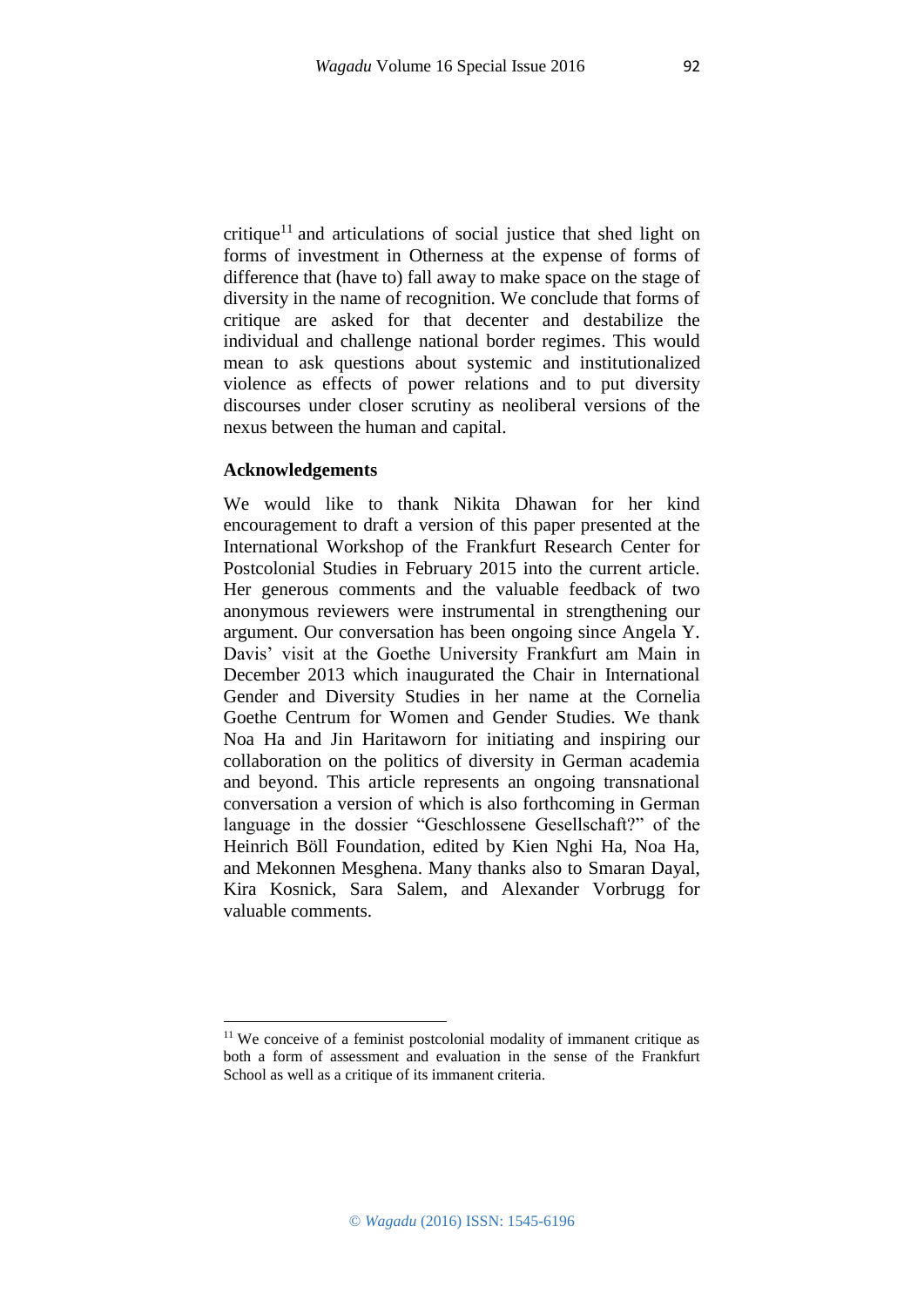- Ahmed, S. (2012). *On being included. Racism and diversity in institutional life.* Durham/London: Duke University Press.
- Alexander, J. M. (2005). *Pedagogies of crossing: Meditations on feminism, sexual politics, memory, and the sacred*. Durham/London: Duke University Press.
- Barskanmaz, C. (2008). Rassismus, Postkolonialismus und Recht - Zu einer deutschen Critical Race Theory? *Kritische Justiz*, 3, 296-302.
- Bilge, S. (2013). Intersectionality undone. Saving Intersectionality from Feminist Intersectionality Studies. *Du Bois Review*, *10 (2)*, 405–424.
- Davis, A. Y. (1996). Gender, class, and multiculturalism: Rethinking 'race' politics. In: A.F. Gordon, & C. Newfield (Eds.): *Mapping multiculturalism* (40-48). Minneapolis: University of Minnesota Press.
- Dhawan, N. & Castro Varela, M. M. (2009). Mission Impossible? Postkoloniale Theorie im deutschsprachigen Raum. In: J. Reuter, & P.-I. Villa (Eds.), *Postkoloniale Soziologie. Theoretische Anschlüsse - Empirische Befunde - politische Interventionen (*pp. 239-260). Bielefeld: transcript.
- Eggers, M. M. (2011). Diversität. In S. Arndt, & N. Ofuatey-Rahal (Eds.), *Wie Rassismus aus Wörtern spricht, (K)Erben des Kolonialismus im Wissensarchiv deutsche Sprache* (pp.254-261). Münster: Unrast.
- Erel, U., Haritaworn, J., Gutiérrez Rodríguez, E., & Klesse, C. (2008). On the depoliticization of intersectionality talk: Conceptualizing multiple oppressions in critical sexuality studies. In A. Kuntsman, & E. Miyake (Eds.): *Out of place: Interrogating silences in queerness/raciality* (pp. 265–292). New York: Raw Nerve Books.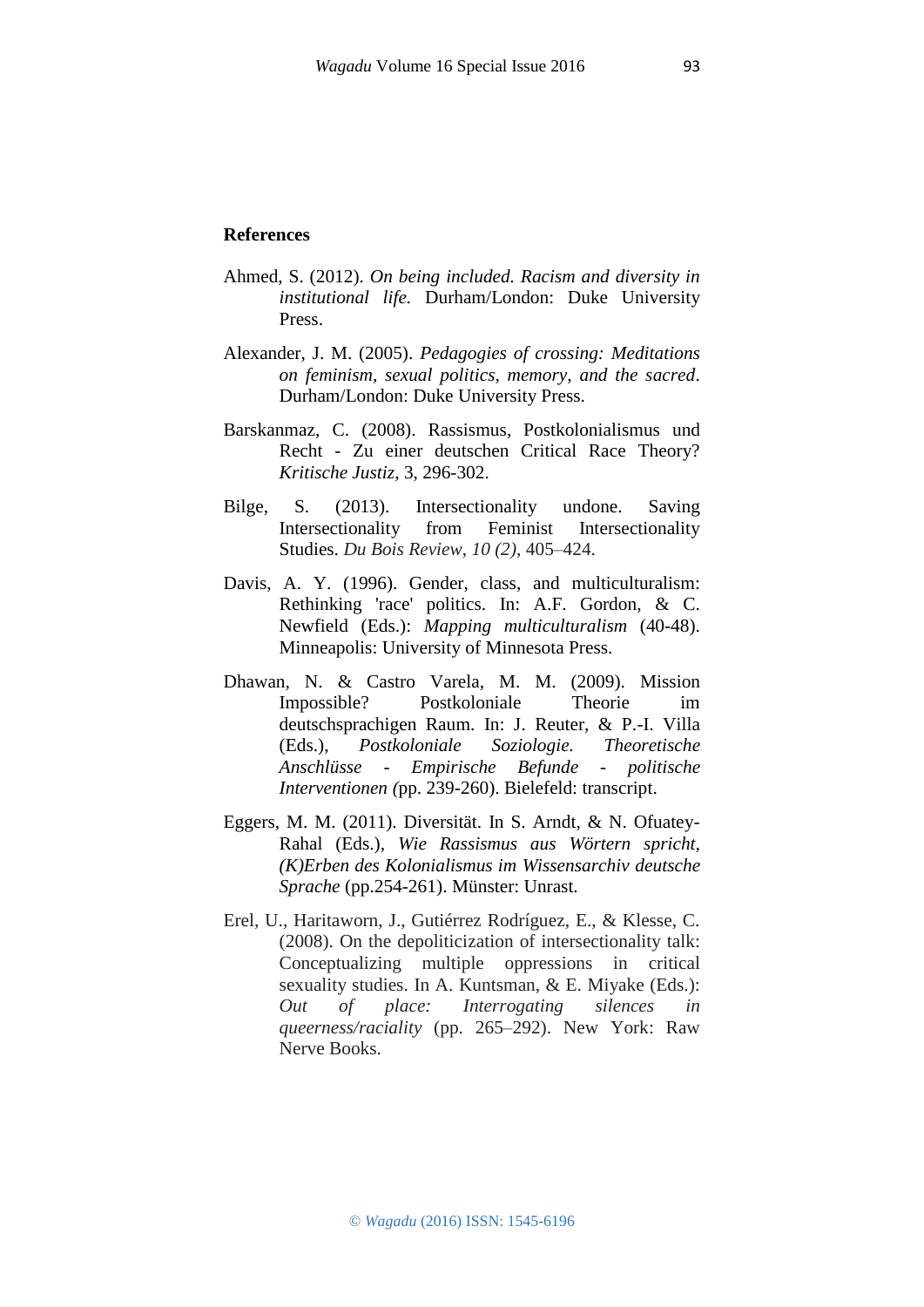- Foucault, Michel (2008). *The Birth of Biopolitics: Lectures at the Collège de France, 1978-1979*. New York: Picador.
- Gutiérrez-Rodríguez, E. (2010). Decolonizing postcolonial rhetoric. In E. Gutiérrez Rodríguez, M. Boatca, & S. Costa (Eds.), *Decolonizing European sociology: Transdisciplinary approaches* (pp. 49–70). Farnham, UK: Ashgate.
- Gutiérrez-Rodríguez, E. (2015). Sensing dispossession: Women and gender studies between institutional racism and migration control policies in the neoliberal university. *Women's Studies International Forum*, 1-11.
- Haritaworn, J. (2012). *The biopolitics of mixing: Thai multiracialities and haunted ascendancies.* Farnham, UK: Ashgate.
- Kauppinen, I. (2012). Towards transnational academic capitalism. *Higher Education*, 64(4), 543–556.
- Kien, N. (2012). *Rostock-Lichtenhagen – Die Rückkehr des Verdrängten*. Retrieved from http://asiatischedeutsche.wordpress.com/2012/09/19/ros tock-lichtenhagen-die-ruckkehr-des-verdrangten/
- Krell, G., Riedmüller, B., Sieben, B., & Vinz, D. (Eds.) (2007). *Diversity Studies. Grundlagen und disziplinäre Ansätze*. Frankfurt am Main: Campus.
- Lewicki, Aleksandra (2014). Allgemeines Gleichbehandlungsgesetz: Zwischenbilanz eines brüchigen Konsenses. Retrieved from [http://www.bpb.de/apuz/180859/allgemeines](http://www.bpb.de/apuz/180859/allgemeines-gleichbehandlungsgesetz-zwischenbilanz-eines-bruechigen-konsenses?p=all)[gleichbehandlungsgesetz-zwischenbilanz-eines](http://www.bpb.de/apuz/180859/allgemeines-gleichbehandlungsgesetz-zwischenbilanz-eines-bruechigen-konsenses?p=all)[bruechigen-konsenses?p=all](http://www.bpb.de/apuz/180859/allgemeines-gleichbehandlungsgesetz-zwischenbilanz-eines-bruechigen-konsenses?p=all)
- Massey, D. (2004). Geographies of responsibility. *Geografiska Annaler: Series B, Human Geography, 86(1)*, 5–18.
- Mohanty, C. T. (2003). *Feminism without borders. Decolonizing theory, practicing solidarity*. Durham/London: Duke University Press.